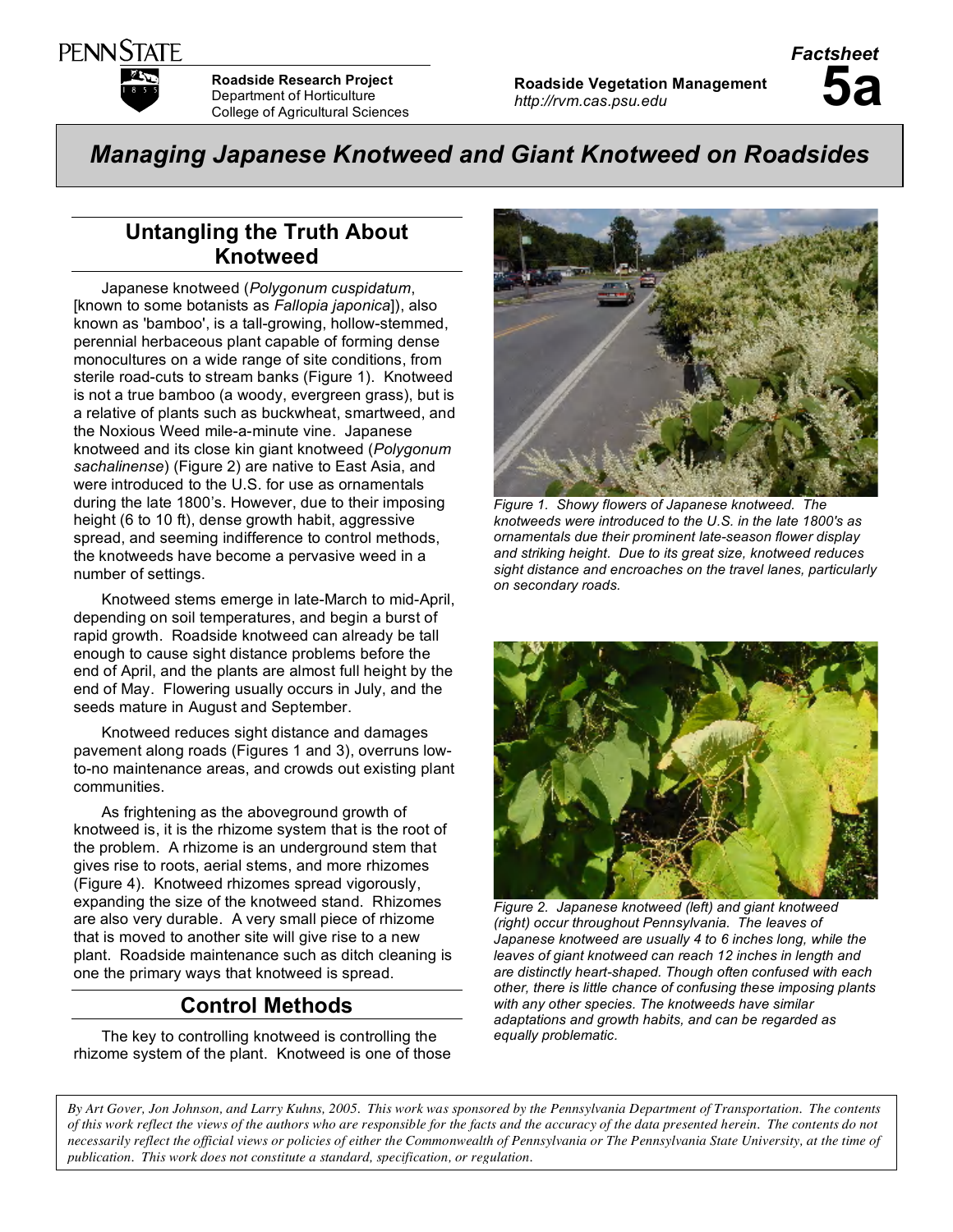plants best thought of as being like an iceberg - what you can see is only the tip of the problem. Control measures that fail to address the regenerative capacity of the rhizomes will not control this plant.

The best approach is to use as many methods as possible so that each operation adds to the effect of previous operations. This is a simplified way of describing *Integrated Vegetation Management* (IVM). The following sections describe the different approaches that can be used - ideally used together in a pre-planned program, rather than repeated instances of 'fire-fighting'.

Control methods are categorized as mechanical, cultural, biological, or chemical. Your program should rely on as many methods as possible in a pre-planned approach.

Well-established knotweed is very difficult to control, and successful control will require a multiple-step 'control phase', and an ongoing 'maintenance phase' in the following seasons to make sure the knotweed does not reestablish. For example, the control phase could consist of a cutting followed by an herbicide application, or an earlysummer herbicide application followed by a fall application.

## *Mechanical Control*

Cutting alone is not an effective tool for managing knotweed. However, cutting can be an integral part of managing this plant, particularly when combined with a follow-up herbicide application.

Knotweed is herbaceous (non-woody), so though it may be imposing, the stems cut quite easily. Where terrain permits, knotweed can be mowed (Figure 5). Where mowing is not feasible, motorized trimmers with metal blades, or hand tools such as a machete or stout sickle will suffice. A properly timed cutting will eliminate the tall canopy and make follow-up operations much easier. Our experience in Pennsylvania suggests targeting June 1 as a cutting date. The regrowth from this cutting date is vigorous, but limited in height. A June 1 cutting of 6 to 10 ft tall knotweed results in regrowth that is only 2 to 4 ft tall.

Cutting too early in the season can result in regrowth that reaches full height. This effect is often seen when knotweed growth is killed by a spring frost. Cutting later than June reduces your operational window to chemically treat knotweed, and waiting too late in the season can result in almost no regrowth. We have conducted late-August mowings and had almost no regrowth to treat.

## *Cultural Control*

Cultural methods can be described as indirect, or preventive weed control. One example of a cultural control method for knotweed is preventing the spread of rhizome pieces in soil and on excavation equipment.

Encouraging or establishing alternative groundcover provides competition to knotweed, and will enhance the effects of other treatments. However, Japanese knotweed appears to inhibit the growth of other plants. In trials



*Figure 3. Knotweed shoots emerging through asphalt. Knotweed not only limits sight distance, it physically damages shoulders and road edges.*



*Figure 4. A Japanese knotweed rhizome fragment showing newly emerging shoots, roots, and rhizome branches.*



*Figure 5. Despite its imposing height, knotweed is nonwoody and is readily cut. Where terrain permits, it can be mowed. Cutting around June 1 in Pennsylvania will eliminate the canopy and result in regrowth that is only 2 to 4 ft tall, making follow-up herbicide applications easier.*

*Managing Japanese Knotweed and Giant Knotweed on Roadsides - 2*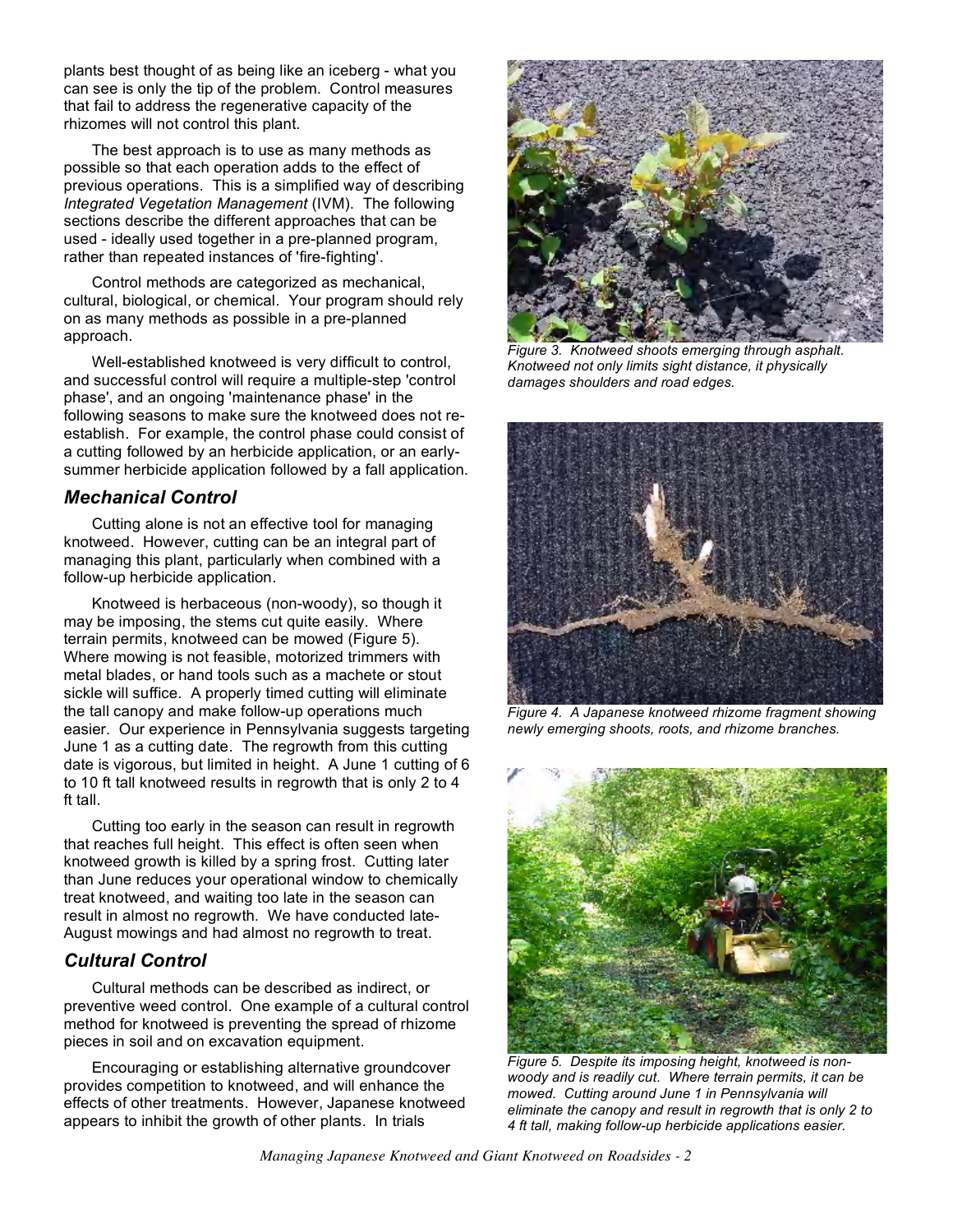where Japanese knotweed growing in a monoculture has been controlled, only a few weed species seem to colonize the former knotweed area the next growing season. Giant knotweed appears to cause less inhibition, and we have been able to revegetate these areas with cool-season grasses (Figure 6). Revegetating treated knotweed areas with grasses allows you to use herbicides that will injure the knotweed regrowth but not harm the grasses.

## *Chemical Control*

Herbicides can be applied to the plant foliage or to the surrounding soil. Stem injection is advocated for some areas, but this is extremely laborious. Stem injection is only viable where spraying is prohibited, and the amount of knotweed is limited.

#### **Foliar Applications**

The most common herbicide application is to spray the foliage. This is a productive method, and more selective than soil applications to control knotweed. Three factors that will determine the success of a foliar application are application timing, spray equipment, and the herbicides selected.

### *Application Timing*

Our current understanding of knotweed growth is that the first vigorous flush of growth is fueled by stored carbohydrates in the rhizomes. During this growth spurt, the net movement of carbohydrates is to the canopy away from the rhizomes. The herbicides used for a foliar application move through the plant with the carbohydrates. To control the rhizomes, the application needs to be made later in the season, when net movement of carbohydrates is back to the rhizomes for growth and storage. By 'later in the season', we mean the window from July 1 to the first killing frost.

If the knotweed is going to be cut around June 1 as described above, a follow-up herbicide application should be delayed for at least six weeks. This allows the knotweed to resprout and develop its new (though smaller) canopy, and begin sending carbohydrates back to the rhizomes.

### *Spray equipment*

The choice of equipment depends on accessibility, and size and density of the knotweed stand. In narrower rights-of-way (ROW), a fixed-pattern applied by a spray truck is certainly the easiest and quickest way to treat knotweed. On wider ROW where the knotweed is beyond the reach of a spray truck, uncut knotweed is best treated with a high-volume application using a handgun on a length of hose (Figure 7). If the uncut knotweed stand is large enough that you will be required to walk through it - as opposed to being able to treat it from the perimeter - you should count on spray volumes of 200 to 300 gallons per acre to achieve 'spray-to-wet' coverage.



*Figure 6. Frost seeding a cool-season grass mix into a stand of giant knotweed. The grasses develop into a competitive groundcover after the giant knotweed canopy is removed with a selective herbicide application in the spring. This approach has not been successful with Japanese knotweed.*



*Figure 7. A high-volume foliar application is the best method to treat knotweed that has not been cut. This application should be made after July 1 and before a killing frost.*



*Figure 8. After cutting around June 1, a late-summer treatment to the waist-high knotweed regrowth is easily made with a backpack sprayer.*

When knotweed has been cut and the shorter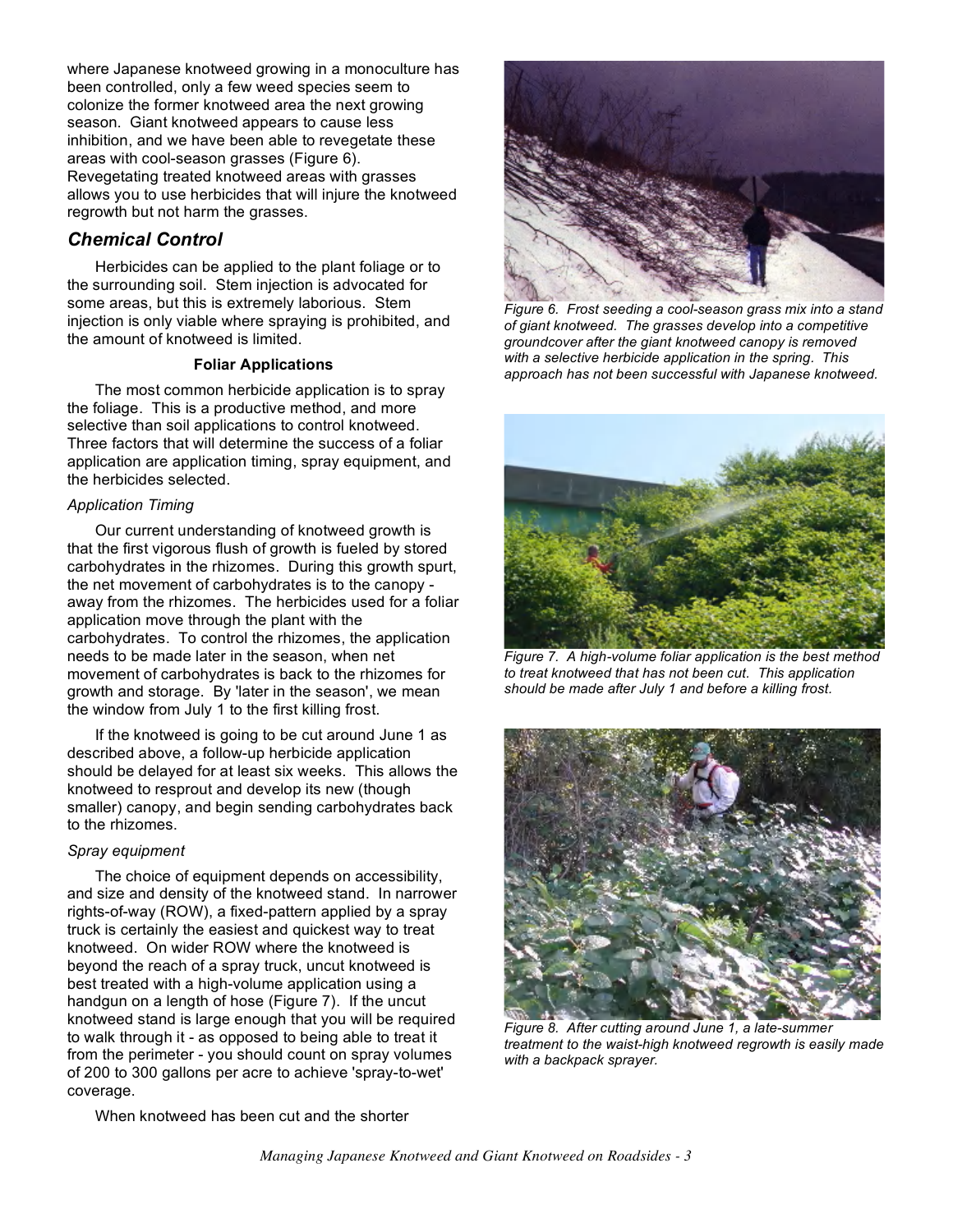regrowth is being treated, a backpack sprayer may be the tool of choice. The shorter canopy can be effectively treated with a low-volume spray (5 to 40 gallons per acre), and the backpack provides the applicator more mobility than dragging a hose and handgun. An additional benefit is that non-target vegetation is much easier to see and avoid during treatment (*Figure 8*).

#### *Herbicide selection*

Glyphosate is the herbicide of choice for controlling knotweed. It is effective, has no soil activity, can be used near water, it is readily available, and inexpensive (Table 1).

Arsenal (*imazapyr*) and Vanquish (*dicamba*) have demonstrated significant activity on knotweed, but have appreciable soil activity and should not be used near desirable trees. Garlon 3A (*triclopyr*) has not been effective against established knotweed - it injures the topgrowth but does not appear to injure the rhizomes. However, triclopyr is safe to grasses and has aquatic labeling in ROW settings. It may be useful as a followup treatment where desirable grasses, sedges, or rushes are present.

### **Granular Soil Applications**

Spike 20 P (*tebuthiuron*) is a pelleted herbicide that is applied to the soil. This product is non-selective and soil active. The effects of a tebuthiuron application develop slowly. It may be well into the summer before you are convinced that a spring application was effective. Tebuthiuron remains active in the soil for more than a year and is readily taken up by the roots of all plants, including nearby trees. The treated site should begin to revegetate during the summer of the season after a spring application.

This product would have a fit only in a wide ROW where the treatment will not impact desirable trees, result in erosion, or pose a threat to water.

# **Implementing a Knotweed Management Plan**

Due to the difficulty of initially treating knotweed, and the persistence of its rhizomes, effective control requires a programmed approach that includes initial control operations and ongoing maintenance.

# *Two Phase Program*

Control of any persistent weed requires an effective control operation and ongoing maintenance to prevent the weed from re-establishing. The chances of totally eliminating a weed from an area are slim because there is usually more of it just on the other side of the ROW fence. To be effective, your program must target knotweed when it is most susceptible to control measures (*Figure 9*).

## **Control Phase**

The effectiveness of the control phase will determine how much effort is required in the maintenance phase. Better control means less follow-up work. Therefore, effort and resources should be front-loaded into a multiple-operation control effort.

A common approach may be to treat uncut knotweed one time, late in the summer, with a high volume foliar application. This is an effective treatment, but thorough coverage of an extensive knotweed stand is difficult. There is a good chance there will be misses and some resprouts. You *should* schedule a follow-up treatment before the end of the season, and apply the initial high volume treatment before August 1 to allow time for resprouting to occur. If you are going to apply only once, delay the treatment to late-August/early-September window, after flowering, to maximize herbicide movement to the rhizomes.

Here are some other control phase treatment scenarios:

• *Late Cut/Treat*: Cut around June 1, followed by a glyphosate application between August 1 and the



Figure 9. Our current view of the knotweed management calendar, based on its seasonal growth and response to control measures. In the roadside setting, the greatest concern is the period described as 'management needed, but operations are less effective', when knotweed is tall enough to impact sight distance, but mowing treatments will tend to result in tall regrowth and *herbicide applications will only burn knotweed back, at best.*